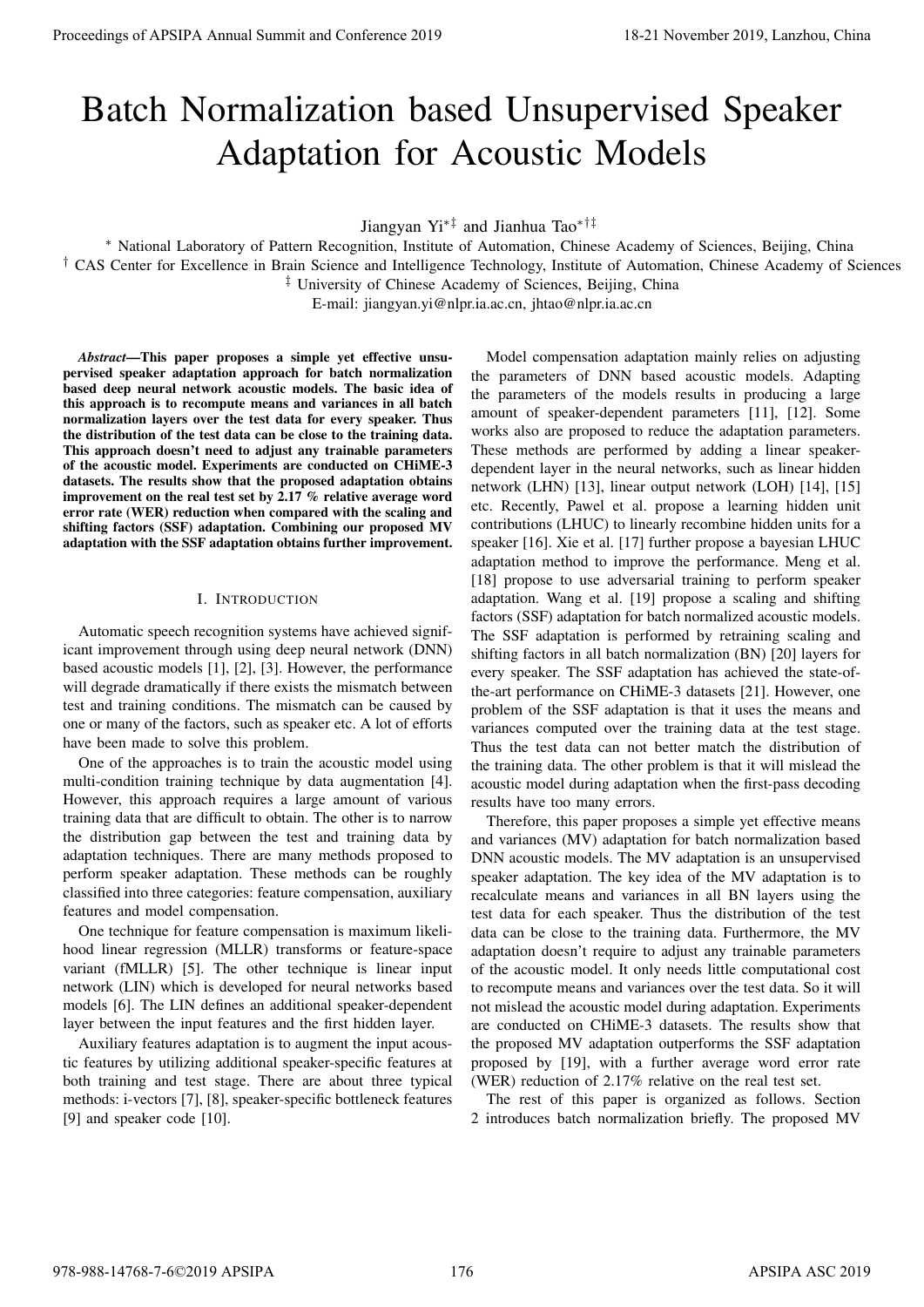adaptation is described in Section 3. Experiments are presented in Section 4. The results are discussed in Section 5. This paper is concluded in Section 6.

# II. BATCH NORMALIZATION

Batch normalization (BN) is proposed to train deep neural networks by Ioffe and Szegedy [20]. It has become a standard component in neural networks for many tasks [22], [23]. It not only yields a substantial speedup in training, but also improves the performance.

The BN layer is utilized to address the problem of internal covariate shifting. At first, the activations of each hidden layer are normalized by means and variances computed over each training mini-batch. Then the normalized activations are linearly transformed by scaling factors  $\gamma$  and shifting factors  $\beta$  before applying non-linear functions. The normalization is applied to each activation independently. Formally, given the input to a BN layer  $X \in R^{m \times n}$ , where m denotes the minibatch size, and  $n$  indicates the input dimension, an input value  $x_j$  is transformed by the BN layer: Proceedings of APSIPA Annual Summit at China 2019 18-21 November 2019 18-21 November 2019 18-21 November 2019 18-21 November 2019 18-21 November 2019 18-21 November 2019 18-21 November 2019 18-21 November 2019 18-21 Novem

$$
y_j = \gamma_j \frac{x_j - \mu_j^{train}}{\sigma_j^{train}} + \beta_j \tag{1}
$$

$$
\mu_j^{train} = E[X_{.j}] \tag{2}
$$

$$
\sigma_j^{train} = \sqrt{Var[X_{.j}]}
$$
 (3)

where j is the dimension of the input,  $j \in \{1...n\}$ ;  $y_j$  is an output value transformed by the BN layer;  $\gamma_j$  and  $\beta_j$  are the trainable parameters; mean  $\mu_j^{train}$  and variance  $\sigma_j^{train}$  are computed over each training mini-batch  $X_{.j}$ .

This transformation makes the input distribution of each hidden layer stable across different mini-batches. At the test stage, the global statistics mean  $\mu_j^{train}$  and variance  $\sigma_j^{train}$ computed over all the training data are used to normalize the test data.

# III. PROPOSED MEANS AND VARIANCES ADAPTATION

The proposed means and variances (MV) adaptation is an unsupervised speaker adaptation. It is performed on batch normalization based acoustic models. The basic idea of the adaptation is that the global statistics mean  $\mu_j^{train}$  and variance  $\sigma_j^{train}$  are just replaced with a re-computation of the population mean  $\mu_j^{test}$  and variance  $\sigma_j^{test}$  over the test data for each speaker. Thus it is more easy to generalize training data distributions to test data distributions.

The MV adaptation is to recalculate means and variances in all BN layers using the test data for each speaker. So the test data can better match the distribution of the training data. Thus for one BN layer, we can define

$$
\hat{y}_j = \gamma_j \frac{\hat{x}_j - \mu_j^{test}}{\sigma_j^{test}} + \beta_j \tag{4}
$$

where  $\hat{x}_j$  is an input value of the BN layer;  $\hat{y}_j$  is an adapted value of the BN layer output; denotes the  $j<sup>th</sup>$  dimension of the input data;  $\mu_j^{test}$  and  $\sigma_j^{test}$  are the mean and variance computed over all the test data for each speaker; the scaling factor  $\gamma_i$ 

and shifting factor  $\beta_i$  are the trainable parameters obtained at the training stage.

From equation (4), we can see that replacing  $\mu_j^{train}$  and  $\sigma_j^{train}$  with  $\mu_j^{test}$  and  $\sigma_j^{test}$  is equivalent to narrow the distribution gab between the test data and the training data. When performing speaker adaptation, the proposed MV adaptation is conducted in each BN layer for every speaker. The speakerindependent batch normalization based acoustic models are trained at first.

At the training stage,  $\mu_j^{train}$  and  $\sigma_j^{train}$  are computed for each mini-batch. The samples in one mini-batch are from the same speaker during training.  $\gamma_j$  and  $\beta_j$  are the trainable parameters.

At the adaptation stage, the population  $\mu_j^{test}$  and  $\sigma_j^{test}$  in every BN layer are recomputed over the test data for each speaker. All trainable parameters of the speaker-independent batch normalized acoustic model are frozen.

At the test stage, the recomputed  $\mu_j^{test}$  and  $\sigma_j^{test}$  are directly used to perform forward pass algorithm for each speaker by equation (4). In addition, all the trainable parameters obtained at the training stage are used at the test stage, such as  $\gamma_i$  and  $\beta_i$ .

# IV. DIFFERENCE BETWEEN MV AND SSF ADAPTATION

The MV adaptation is different from the scaling and shifting factors (SSF) adaptation proposed by Wang et al. [19].

The SSF adaptation is proposed to retrain the scaling factor and shifting factor at each hidden layer in batch normalized acoustic models for every speaker. It needs to adapt the acoustic model by adjusting the scaling and shifting factors using first-pass decoding results. In addition, the means and variances computed over the training data are reused at the test stage.

The proposed MV adaptation doesn't need to retrain any trainable parameters of the acoustic model. So it doesn't need the first-pass decoding results. Thus when performing adaptation, it will not mislead the model. Moreover, the MV adaptation replaces the means and variances computed at the training stage with the means and variances recalculated over the test data for each speaker. This may better adapt an acoustic model to a target speaker.

## V. EXPERIMENTS

Our proposed MV adaptation is evaluated by a series of experiments in this section.

#### *A. CHiME-3 datasets*

Our experiments are conducted on CHiME-3 datasets [21]. The CHiME-3 datasets consist of real and simulated sixchannel audio data in four noisy environments, such public transport (BUS), cafe (CAF), and pedestrian area (PED), street junction (STR). A tablet device with six microphones is designed for collecting real audio recording. The simulated recordings have been generated by artificially mixing clean speech data with four noisy environments. The clean speech corpus includes only read speech from the WSJ0 corpus.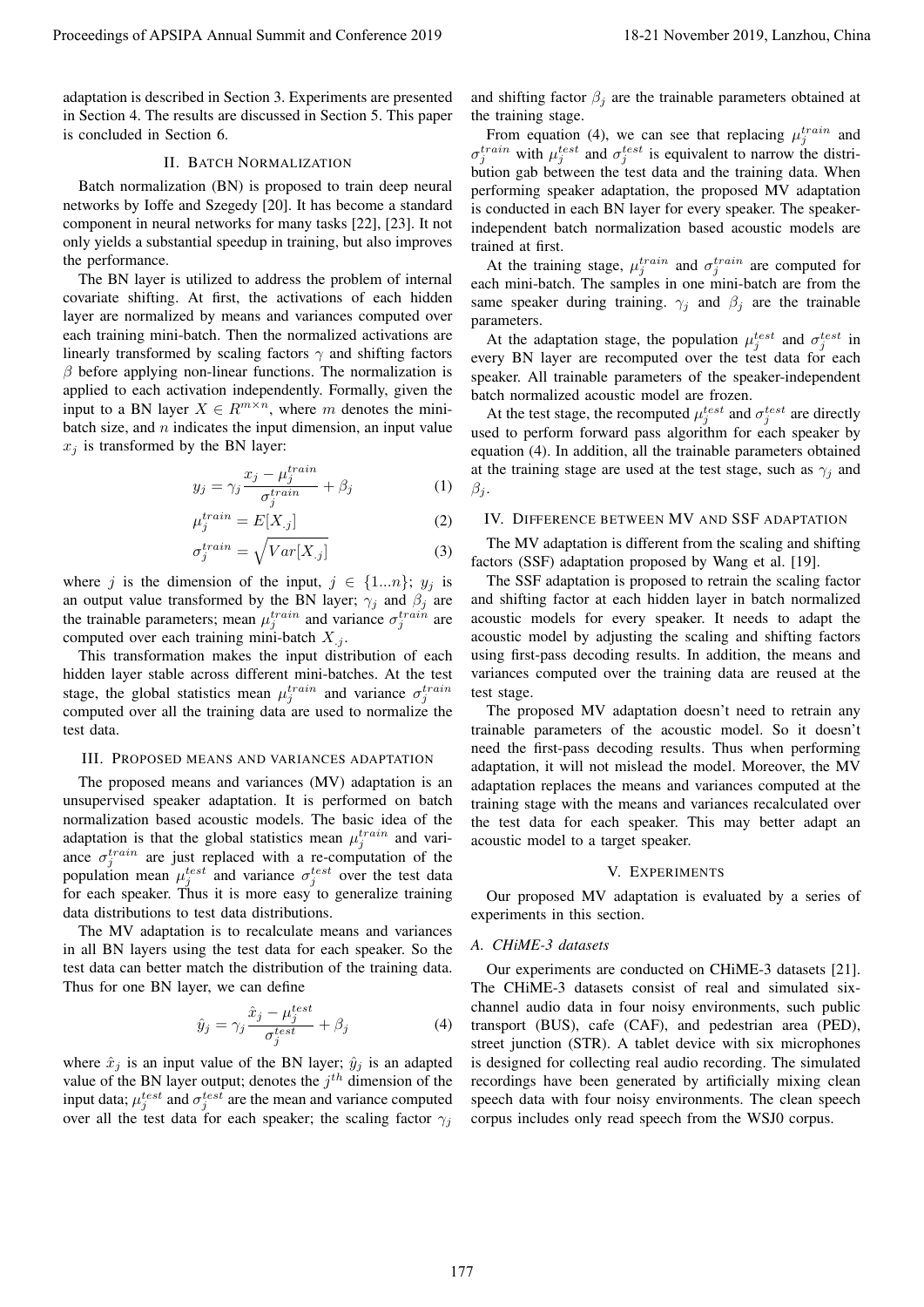| TABLE |  |
|-------|--|
|-------|--|

THE WERS(%) OF SPEAKER INDEPENDENT MODELS USING 3-GRAM LM FOR DECODING ON THE DEVELOPMENT (DEV.) SET AND TEST SET.

| <b>Dataset</b> | Approaches |      |            | Simu  |      |            |       |            | Real       |      |            |      |
|----------------|------------|------|------------|-------|------|------------|-------|------------|------------|------|------------|------|
|                |            | AVG  | <b>BUS</b> | CAF   | PED  | <b>STR</b> | AVG   | <b>BUS</b> | <b>CAF</b> | PED  | <b>STR</b> | Avg. |
|                | <b>DNN</b> | 7.62 | 6.30       | 9.44  | 6.84 | 7.91       | 7.62  | 8.63       | 8.01       | 6.52 | 7.33       | 7.62 |
| Dev.           | $DNN + BN$ | 6.85 | 5.47       | 8.39  | 6.30 | 7.23       | 6.92  | 8.02       | 7.09       | 5.80 | 6.77       | 6.88 |
| Test           | <b>DNN</b> | 8.72 | .06        | 10.20 | 8.78 | 8.85       | 1.20  | 3.65       | .56<br>11  | 9.87 | 9.71       | 9.96 |
|                | $DNN + BN$ | 8.00 | 6.48       | 9.45  | 7.96 | 8.09       | 10.22 | 12.88      | 10.53      | 8.37 | 9.10       | 9.11 |

The training set comprises 1600 real and 7138 simulated utterances, which amount to 18 hours of speech. There are a total of 4 speakers in the real data, and 83 speakers in the simulated data. The development set consists of 1640 (4\*410) real and 1640 (4\*410) simulated utterances from 4 unseen speakers. Similarly, the test set consists of 1320 (4\*330) real and 1320 (4\*330) simulated utterances from another 4 unseen speakers. Speaker labels can be used for speaker adaptation in CHiME-3 challenge [21].

#### *B. Experimental setup*

Our experiments are conducted using Kaldi speech recognition toolkit [24]. In all experiments, we use enhanced singlechannel signals to train acoustic models, perform adaptation and decoding. The enhanced single-channel signals are generated by the generalized eigenvalue (GEV) beamformer toolkit [25]. The code of the GEV toolkit is public available<sup>1</sup>. The real and simulated six-channel audio data are enhanced to single-channel data on the training set, the development set and the test set respectively. We use the real and simulated enhanced data to train acoustic models. The total training data has 8738 (1600+7138) utterances about 18 hours. The total development data has 3280 (1640+1640) utterances. The total test data has 2640 (1320+1320) utterances. The training data is used to update the trainable parameters. The hyper-parameters are selected on the development data. Proceedings of APSIPA Annual Summit and Conference 2019<br>
Yes  $-8\sqrt{2}$  and the summit and conference 2019 is  $-8\sqrt{2}$  and  $-8\sqrt{2}$  and  $-8\sqrt{2}$  and  $-8\sqrt{2}$  and  $-8\sqrt{2}$  and  $-8\sqrt{2}$  and  $-8\sqrt{2}$  and  $-8\sqrt{2}$  and

We follow the officially released Kaldi recipe to build a Gaussian mixture model hidden Markov model (GMM-HMM) model at first. The features are extracted with a 25-ms sliding window with a 10-ms shift. Input features for the GMM-HMM model consist of 13-dimensional MFCC and their delta and delta-delta parameters. The GMM-HMM model has 2024 senones. We use the GMM-HMM model to generate framelevel state alignments for DNN models.

All the DNN models use a sliding context window of 11 consecutive speech frames as inputs. Each frame is represented by 40-dimensional log mel-filter bank (FBANK) features plus their delta and delta-delta. All the DNN models are trained using stochastic gradient descent (SGD) with a momentum term to minimize the cross-entropy criterion. The training terminates on the development set with a little improvement.

The 3-gram language model (LM) is provided by the CHiME-3 challenge. The vocabulary of this language model is 5K. At the decoding stage, decoding is performed using fully composed 3-gram weighted finite state transducers.

#### *C. Speaker independent acoustic models*

Our DNN based acoustic model is speaker-independent. The DNN model has 7 hidden layers and each hidden layer has 2048 sigmoid units. The output layer of the DNN model has 2024 senones in total. The momentum is set to 0.9. The initial learning rate is set to 0.008. The mini-batch size is 256. Sentence-level mean normalization is used for the input features. Then global mean-variance normalization is applied to the inputs. After training, the 3-gram LM is used for decoding. The average WERs of the Baseline DNN model for all speakers on the real and simulated sets are listed in Table I.

The batch normalized acoustic model is also a speakerindependent model, where additional BN layer is applied to each hidden layer in the DNN model. We use the same configuration of the Baseline DNN model to train the BN-DNN model. The initial learning rate is 0.001. The means and variances are computed for each mini-batch. The minibatch size is 256. The samples in one mini-batch are from the same speaker during training. The results using 3-gram LM for decoding are reported in Table I. From the results, we can find that the BN model outperforms the DNN model from 11.20% to 10.22% average WER on the real test set.

#### *D. Speaker adaptation*

In our experiments, the proposed MV adaptation is compared with the other adaptation methods proposed by previous researchers. The adaptation is performed for every speaker on the development set and the test set. There are about 410 utterances for each speaker in the development set and 330 utterances for each speaker in the test set. We use all the utterances of each speaker for adaptation. The 3-gram LM is utilized to obtain the first-pass decoding results for other adaptation methods. It is also used to decode all the acoustic models. The adaptation methods are as follows.

LHN is proposed by Gemello et al. [13]. It is performed by inserting an additional linear transformation layer after the last hidden layer of the Baseline DNN model for each speaker. At the adaptation stage, we only adapt the linear transformation layer using all the utterances of every speaker.

LIN [6] is performed by adding an extra linear transformation layer between the input features and the first hidden layer of the Baseline DNN model. The linear layer is finetuned for each speaker.

SSF is the scaling and shifting factors adaptation proposed by Wang et al. [19]. This method is performed by finetuning

<sup>1</sup>https://github.com/fgnt/nn-gev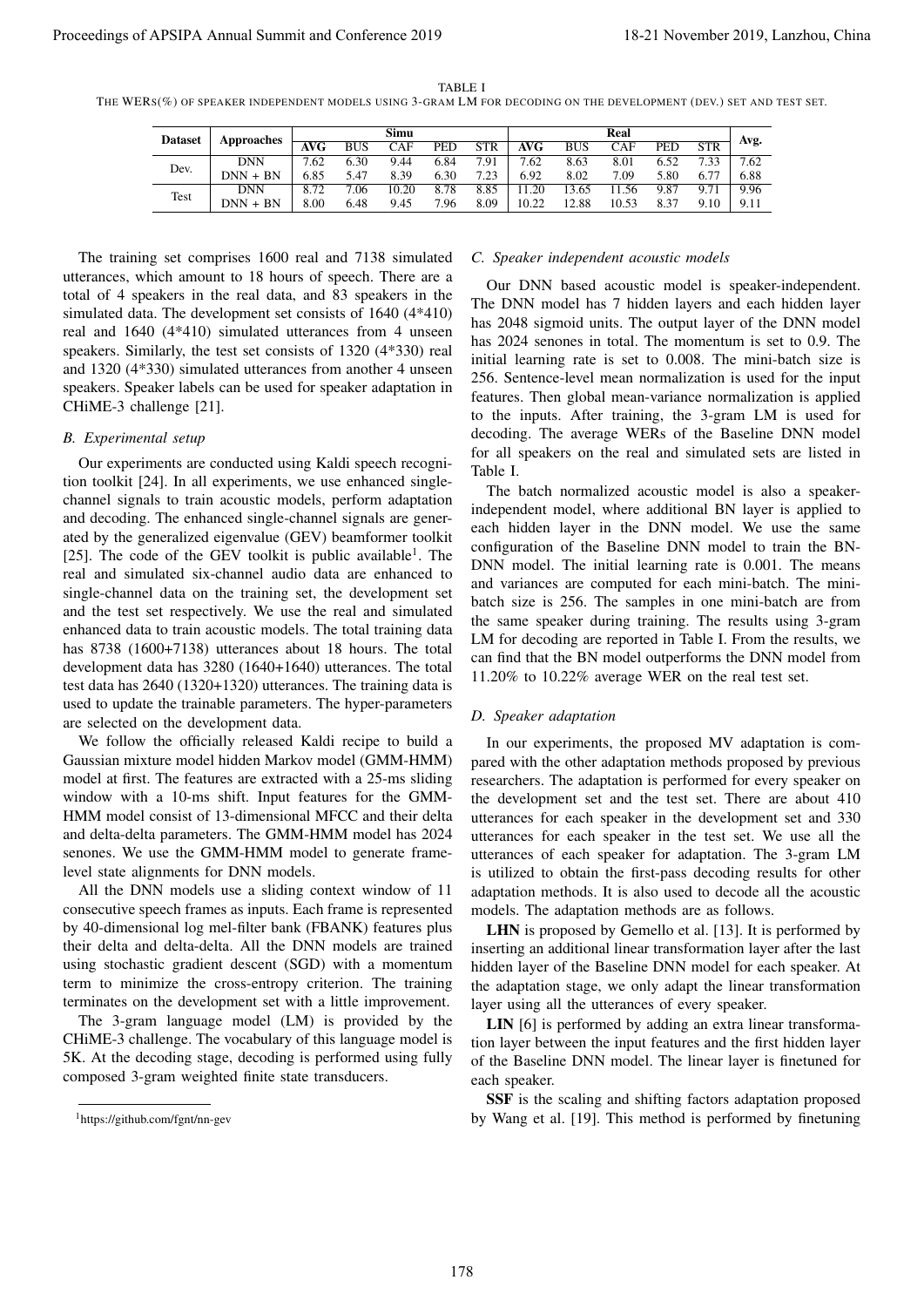TABLE II THE WERS(%) OF SPEAKER ADAPTATION USING 3-GRAM LM FOR DECODING ON THE DEVELOPMENT (DEV.) SET AND TEST SET.

|                                                                                                                                                                |                                                                                                                                                                                           |              |              | Simu         |              |                                                                                                                                                                                    |                                                                                                                              |                                                                    | Real             |                   |              |                                                                                                                                                                                                                    |  |  |
|----------------------------------------------------------------------------------------------------------------------------------------------------------------|-------------------------------------------------------------------------------------------------------------------------------------------------------------------------------------------|--------------|--------------|--------------|--------------|------------------------------------------------------------------------------------------------------------------------------------------------------------------------------------|------------------------------------------------------------------------------------------------------------------------------|--------------------------------------------------------------------|------------------|-------------------|--------------|--------------------------------------------------------------------------------------------------------------------------------------------------------------------------------------------------------------------|--|--|
| <b>Dataset</b>                                                                                                                                                 | <b>Approaches</b>                                                                                                                                                                         | <b>AVG</b>   | <b>BUS</b>   | <b>CAF</b>   | <b>PED</b>   | STR                                                                                                                                                                                | <b>AVG</b>                                                                                                                   | <b>BUS</b>                                                         | CAF              | PED               | STR          | Avg.                                                                                                                                                                                                               |  |  |
|                                                                                                                                                                | LIN<br><b>LHN</b>                                                                                                                                                                         | 5.81<br>5.65 | 4.74<br>4.42 | 7.59<br>7.45 | 5.38<br>5.21 | 5.51<br>5.53                                                                                                                                                                       | 5.84<br>5.58                                                                                                                 | 6.98<br>6.49                                                       | 5.92<br>5.81     | 4.59<br>4.54      | 5.85<br>5.49 | 5.82<br>5.62                                                                                                                                                                                                       |  |  |
|                                                                                                                                                                | <b>SSF</b>                                                                                                                                                                                | 4.98         | 4.16         | 6.68         | 4.29         | 4.79                                                                                                                                                                               | 4.60                                                                                                                         | 5.53                                                               | 4.34             | 3.75              | 4.76         | 4.79                                                                                                                                                                                                               |  |  |
| Dev.                                                                                                                                                           | MV (Ours)<br>MV (Ours) + SSF                                                                                                                                                              | 4.81<br>4.49 | 4.01<br>3.72 | 6.56<br>6.23 | 4.12<br>3.81 | 4.53<br>4.21                                                                                                                                                                       | 4.42<br>4.10                                                                                                                 | 5.41<br>5.09                                                       | 4.16<br>3.91     | 3.58<br>3.24      | 4.52<br>4.17 | 4.61<br>4.30                                                                                                                                                                                                       |  |  |
|                                                                                                                                                                | LIN                                                                                                                                                                                       | 6.93         | 5.62         | 8.25         | 6.75         | 7.09                                                                                                                                                                               | 8.78                                                                                                                         | 10.87                                                              | 9.04             | 7.43              | 7.79         | 7.86                                                                                                                                                                                                               |  |  |
|                                                                                                                                                                | LHN<br><b>SSF</b>                                                                                                                                                                         | 6.69<br>5.73 | 5.35<br>4.33 | 7.83<br>6.85 | 6.63<br>5.68 | 6.93<br>6.05                                                                                                                                                                       | 8.55<br>7.37                                                                                                                 | 10.51<br>9.20                                                      | 8.74<br>7.53     | 7.27<br>6.20      | 7.66<br>6.56 | 7.62<br>6.55                                                                                                                                                                                                       |  |  |
| Test                                                                                                                                                           | MV (Ours)<br>MV (Ours) + SSF                                                                                                                                                              | 5.58         | 4.26         | 6.71         | 5.52         | 5.81                                                                                                                                                                               | 7.21                                                                                                                         | 9.02                                                               | 7.36<br>6.95     | 6.06              | 6.41         | 6.39                                                                                                                                                                                                               |  |  |
|                                                                                                                                                                | the scaling and shifting factors of the BN model. All the<br>utterances of each speaker are used for adaptation.                                                                          |              |              |              |              |                                                                                                                                                                                    |                                                                                                                              |                                                                    |                  |                   |              | Combining the MV adaptation with the SSF adaptation<br>can achieve better performance It is because that this method                                                                                               |  |  |
|                                                                                                                                                                | MV is our proposed method which performed on the BN<br>model. The population means and variances are recomputed<br>over the development set or the test data for each speaker.            |              |              |              |              |                                                                                                                                                                                    |                                                                                                                              |                                                                    |                  |                   |              | utilizes the strengths of the MV adaptation and the SSF adapta-<br>tion. However, This method will take more computational cost<br>to perform adaptation when compared to the MV adaptation.                       |  |  |
|                                                                                                                                                                | We implement the above methods based on the Kaldi toolk-                                                                                                                                  |              |              |              |              |                                                                                                                                                                                    |                                                                                                                              |                                                                    |                  |                   |              | In short, it is more easily to generalize training data<br>distributions to test data distributions just replacing with a                                                                                          |  |  |
|                                                                                                                                                                | it. The results are reported in Table II. From the results, we can<br>see that all the adaptation methods outperform the speaker-                                                         |              |              |              |              |                                                                                                                                                                                    |                                                                                                                              |                                                                    |                  |                   |              | recomputation of the means and variances over the test data                                                                                                                                                        |  |  |
|                                                                                                                                                                | independent DNN model and BN model obviously. This is                                                                                                                                     |              |              |              |              |                                                                                                                                                                                    |                                                                                                                              |                                                                    |                  |                   |              | for each speaker. It means that the means and variances of BN                                                                                                                                                      |  |  |
|                                                                                                                                                                | because of challenging speaking styles of the test speakers                                                                                                                               |              |              |              |              |                                                                                                                                                                                    |                                                                                                                              |                                                                    |                  |                   |              | layer contain the characteristics of the speaker. Thus it makes                                                                                                                                                    |  |  |
|                                                                                                                                                                | in the CHiME-3 challenge. The LHN adaptation outperforms                                                                                                                                  |              |              |              |              |                                                                                                                                                                                    |                                                                                                                              | the MV adaptation simpler yet more effective.                      |                  |                   |              |                                                                                                                                                                                                                    |  |  |
|                                                                                                                                                                | the LIN adaptation. It is consistent with the conclusions in                                                                                                                              |              |              |              |              |                                                                                                                                                                                    |                                                                                                                              |                                                                    | VII. CONCLUSIONS |                   |              |                                                                                                                                                                                                                    |  |  |
|                                                                                                                                                                | [13]. The SSF adaptation outperforms all the above-mentioned                                                                                                                              |              |              |              |              |                                                                                                                                                                                    |                                                                                                                              |                                                                    |                  |                   |              |                                                                                                                                                                                                                    |  |  |
|                                                                                                                                                                | adaptation methods. Our proposed MV adaptation obtains                                                                                                                                    |              |              |              |              |                                                                                                                                                                                    |                                                                                                                              |                                                                    |                  |                   |              | This paper proposes a simple yet effective unsupervised s-                                                                                                                                                         |  |  |
| 2.67% and 2.17% relative average WER reduction on the<br>simulated set and the real test set over the SSF adaptation                                           |                                                                                                                                                                                           |              |              |              |              |                                                                                                                                                                                    | peaker adaptation for batch normalization based DNN acoustic<br>models. The proposed MV adaptation doesn't require to adjust |                                                                    |                  |                   |              |                                                                                                                                                                                                                    |  |  |
|                                                                                                                                                                | respectively. Combining our proposed MV adaptation with                                                                                                                                   |              |              |              |              |                                                                                                                                                                                    |                                                                                                                              |                                                                    |                  |                   |              | any trainable parameters of the acoustic model. It only needs                                                                                                                                                      |  |  |
|                                                                                                                                                                | the SSF adaptation achieves the best performance both on the                                                                                                                              |              |              |              |              |                                                                                                                                                                                    |                                                                                                                              |                                                                    |                  |                   |              | few computational cost to recompute means and variances.                                                                                                                                                           |  |  |
| development set and the test set.                                                                                                                              |                                                                                                                                                                                           |              |              |              |              |                                                                                                                                                                                    |                                                                                                                              |                                                                    |                  |                   |              | So it will not mislead the acoustic model when performing                                                                                                                                                          |  |  |
|                                                                                                                                                                |                                                                                                                                                                                           |              |              |              |              |                                                                                                                                                                                    |                                                                                                                              |                                                                    |                  |                   |              | adaptation. Experiments are conducted on CHiME-3 corpus.                                                                                                                                                           |  |  |
|                                                                                                                                                                | VI. DISCUSSIONS                                                                                                                                                                           |              |              |              |              |                                                                                                                                                                                    |                                                                                                                              |                                                                    |                  |                   |              | The results show that the proposed MV adaptation obtains                                                                                                                                                           |  |  |
|                                                                                                                                                                | The above experiments show that our proposed method is                                                                                                                                    |              |              |              |              |                                                                                                                                                                                    |                                                                                                                              |                                                                    |                  |                   |              | improvement on the real test set by 2.17% relative average                                                                                                                                                         |  |  |
|                                                                                                                                                                | simple yet effective. Some interesting observations are made                                                                                                                              |              |              |              |              |                                                                                                                                                                                    |                                                                                                                              |                                                                    |                  |                   |              | WER reduction over the SSF adaptation. In future work,                                                                                                                                                             |  |  |
| as follows.                                                                                                                                                    |                                                                                                                                                                                           |              |              |              |              |                                                                                                                                                                                    |                                                                                                                              |                                                                    |                  |                   |              | we plan to apply this adaptation to environment and accent                                                                                                                                                         |  |  |
|                                                                                                                                                                | The proposed MV adaptation obtains obvious improvement                                                                                                                                    |              |              |              |              | adaptation tasks.                                                                                                                                                                  |                                                                                                                              |                                                                    |                  |                   |              |                                                                                                                                                                                                                    |  |  |
|                                                                                                                                                                | when compared with LHN and LIN adaptation. It indicates                                                                                                                                   |              |              |              |              |                                                                                                                                                                                    |                                                                                                                              |                                                                    | ACKNOWLEDGMENT   |                   |              |                                                                                                                                                                                                                    |  |  |
|                                                                                                                                                                | that all hidden layers of the DNN model are influenced by                                                                                                                                 |              |              |              |              |                                                                                                                                                                                    |                                                                                                                              |                                                                    |                  |                   |              |                                                                                                                                                                                                                    |  |  |
| speaker shift. It is not enough to perform speaker adaptation<br>only on one hidden layer of the model.<br>Our proposed MV adaptation also outperforms the SSF |                                                                                                                                                                                           |              |              |              |              | This work is supported by the National Key Research & De-<br>velopment Plan of China (No.2017YFC0820602), the National<br>Natural Science Foundation of China (NSFC) (No.61425017, |                                                                                                                              |                                                                    |                  |                   |              |                                                                                                                                                                                                                    |  |  |
|                                                                                                                                                                | adaptation. There are two main reasons. One reason is that the<br>MV adaptation doesn't need the first-pass decoding results.<br>Thus when performing adaptation, it will not mislead the |              |              |              |              |                                                                                                                                                                                    |                                                                                                                              |                                                                    |                  |                   |              | No.61831022, No.61773379, No.61603390), the Strategic Pri-<br>ority Research Program of Chinese Academy of Sciences<br>(No.XDC02050100), and Inria-CAS Joint Research Project                                      |  |  |
|                                                                                                                                                                | model. The other reason is that the MV adaptation is to                                                                                                                                   |              |              |              |              |                                                                                                                                                                                    |                                                                                                                              | (No.173211KYSB20170061).                                           |                  |                   |              |                                                                                                                                                                                                                    |  |  |
|                                                                                                                                                                | recompute the means and variances over the test data for each                                                                                                                             |              |              |              |              |                                                                                                                                                                                    |                                                                                                                              |                                                                    |                  | <b>REFERENCES</b> |              |                                                                                                                                                                                                                    |  |  |
| speaker. This may make the acoustic model to better match the<br>distribution of a target speaker. However, the SSF adaptation                                 |                                                                                                                                                                                           |              |              |              |              |                                                                                                                                                                                    |                                                                                                                              |                                                                    |                  |                   |              | [1] G. Hinton, L. Deng, D. Yu, G.E. Dahl, A.R. Mohamed, N. Jaitly,                                                                                                                                                 |  |  |
|                                                                                                                                                                | will mislead the acoustic model during adaptation when the<br>first-pass decoding results have some errors. Furthermore, the                                                              |              |              |              |              | 97, 2012.                                                                                                                                                                          |                                                                                                                              |                                                                    |                  |                   |              | A. Senior, V. Vanhoucke, P. Nguyen, and T.N. Sainath. Deep neural<br>networks for acoustic modeling in speech recognition: The shared views<br>of four research groups. IEEE Signal Processing Magazine, 29(6):82- |  |  |
|                                                                                                                                                                |                                                                                                                                                                                           |              |              |              |              |                                                                                                                                                                                    |                                                                                                                              | and G. Zweig. The microsoft 2016 conversational speech recognition |                  |                   |              | [2] W. Xiong, J. Droppo, X. Huang, F. Seide, M. Seltzer, A. Stolcke, D. Yu,                                                                                                                                        |  |  |
| SSF adaptation uses the means and variances computed over                                                                                                      | the training data at the test stage. Thus the test data can not<br>better match the distribution of the training data.                                                                    |              |              |              |              |                                                                                                                                                                                    |                                                                                                                              | system. In <i>ICASSP</i> , pages 5255–5259, 2017.                  |                  |                   |              |                                                                                                                                                                                                                    |  |  |

# VI. DISCUSSIONS

## VII. CONCLUSIONS

### ACKNOWLEDGMENT

#### **REFERENCES**

- [1] G. Hinton, L. Deng, D. Yu, G.E. Dahl, A.R. Mohamed, N. Jaitly, A. Senior, V. Vanhoucke, P. Nguyen, and T.N. Sainath. Deep neural networks for acoustic modeling in speech recognition: The shared views of four research groups. *IEEE Signal Processing Magazine*, 29(6):82– 97, 2012.
- [2] W. Xiong, J. Droppo, X. Huang, F. Seide, M. Seltzer, A. Stolcke, D. Yu, and G. Zweig. The microsoft 2016 conversational speech recognition system. In *ICASSP*, pages 5255–5259, 2017.